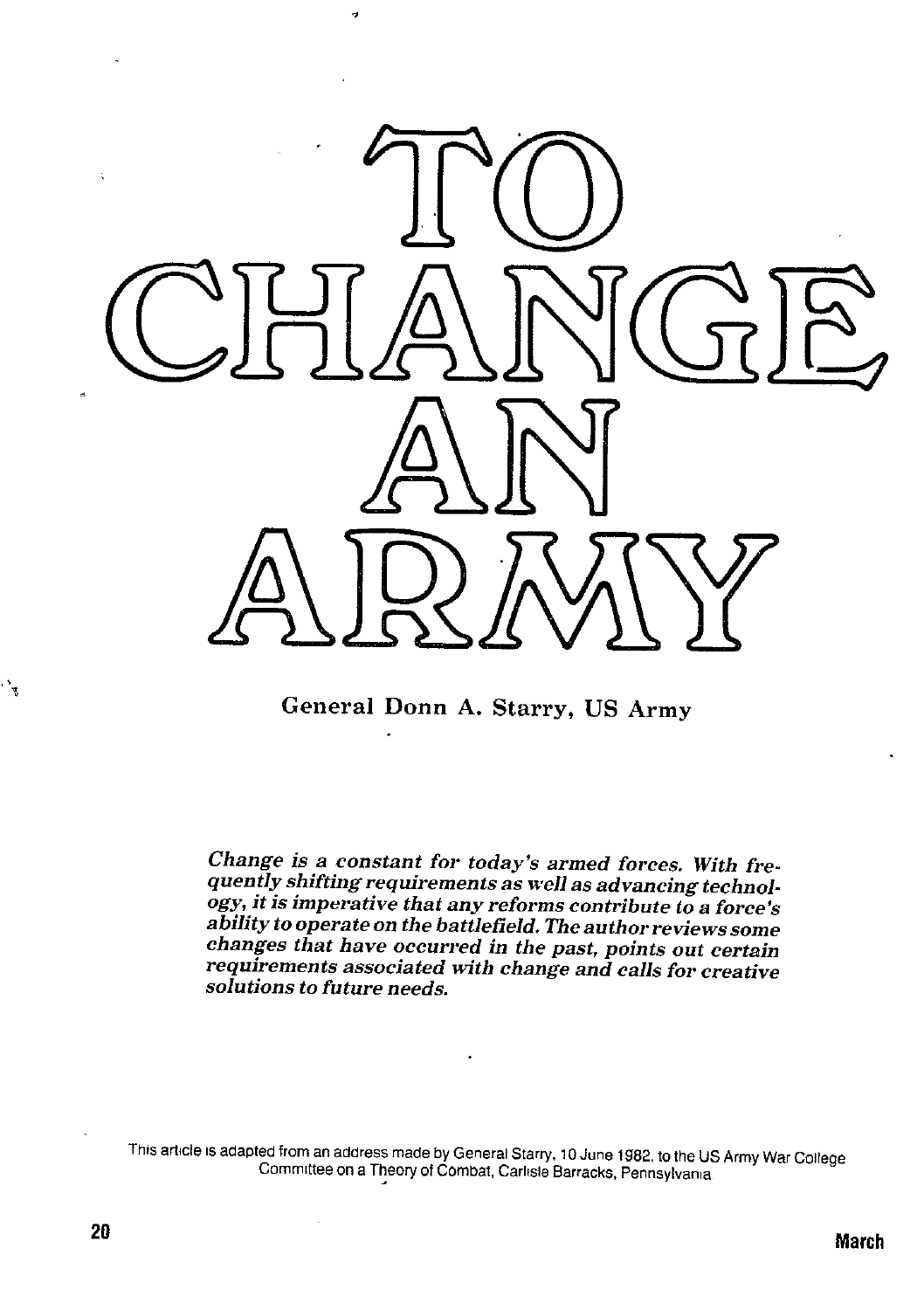**EFORM** of an institution as large as our Army 1s problematic under the best of circumstances. The recent history of change in military systems of the world is instructive, Let us examine the story of Sir Ernest D. Swinton's invention—the tank—as well as the history of the development of concepts for mobile allarms warfare to illustrate the challenges that would-be reformers face in trying to Introduce new Ideas.

In the British army, where the idea had Its genesis and was the subject of much early development and experimentation, a succession of single-minded tank and mobility enthusiasts persisted in developing the concept of mobile all-arms warfare built around the tank striking force. They did so in the face of persistent opposition by most of their less imaginative peers and superiors. Most of these reformers were "loners" For the most part, they were argumentative, assertive and hardly ever in agreement—even with one another.

Despite support from Winston Churchill, they were forced to work around an organizational system which abhorred change In frustration, many went pubhc with their arguments and, by doing so, Incurred enmity among their superiors sufficient either to bring on their early retirement from the active ranks or to relegate them to some Inconsequential posting

Although field trials were held to demonstrate the new concepts, those who benefited most from the trials were the Germans They spawned the blitzkrieg based largely on their own study as well as their study of the writings of the British reformers, J. F. C. Fuller and B. H. Liddell Hart, and the record of the trials on the Salisbury Plain.

As war came to Europe in 1939, the British'army found itself with an imperfectly developed concept of all-arms combat based on the tank, to include inadequate tactics, organizations, equipment and training to implement a state of warfare they themselves had invented.'

In the US Army, the pioneers were fewer in number, and the institution proved considerably more resistant to change than even the British army. Therefore, the development of a concept of mobile warfare fared even less well, A succession of Army chiefs of staff rejected the Idea out of hand. Even such future practitioners of maneuver warfare as General of  $\cdot$ tbe Army Douglas MacArthur testified before the Congress that one should not buy too many tanks for they were terrlbiy expensive and quickly became obsolete. -Strongest among the opposition was that bastion of mobile thinking—the US cavalry. Its last chief, Major General John K Herr, was the most strident, outspoken OPPOnent Of the Idea of all-arms warfare which was built around the tank.

There were really only two beroes ofthis drama In our Army. Major General Adna Chaffee and Lieutenant General Daniel Van Voorhis. Without Chaffee, the US Army quite likely would have had no tanks at all in 1940 And, without Van Voorhls, there would not have been an operational concept for armored formations in World War II As Edward Katzenbach concludes in his fascinating paper, "The Horse Cavalry in the 20th Century," the Army of the most mechanized nation on earth came to the threshold of World War II firmly wedded to strategy, operational art and tact}cs deeply rooted in the 19th century,

On the other hand, the Germans seemed to have developed, in what retired Colonel Trevor N. Dupuy calls their "genius for war," a much more impressive willingness and abillty to adapt to change. Captain Timothy T. Lupfer describes well the German army's ability to change operational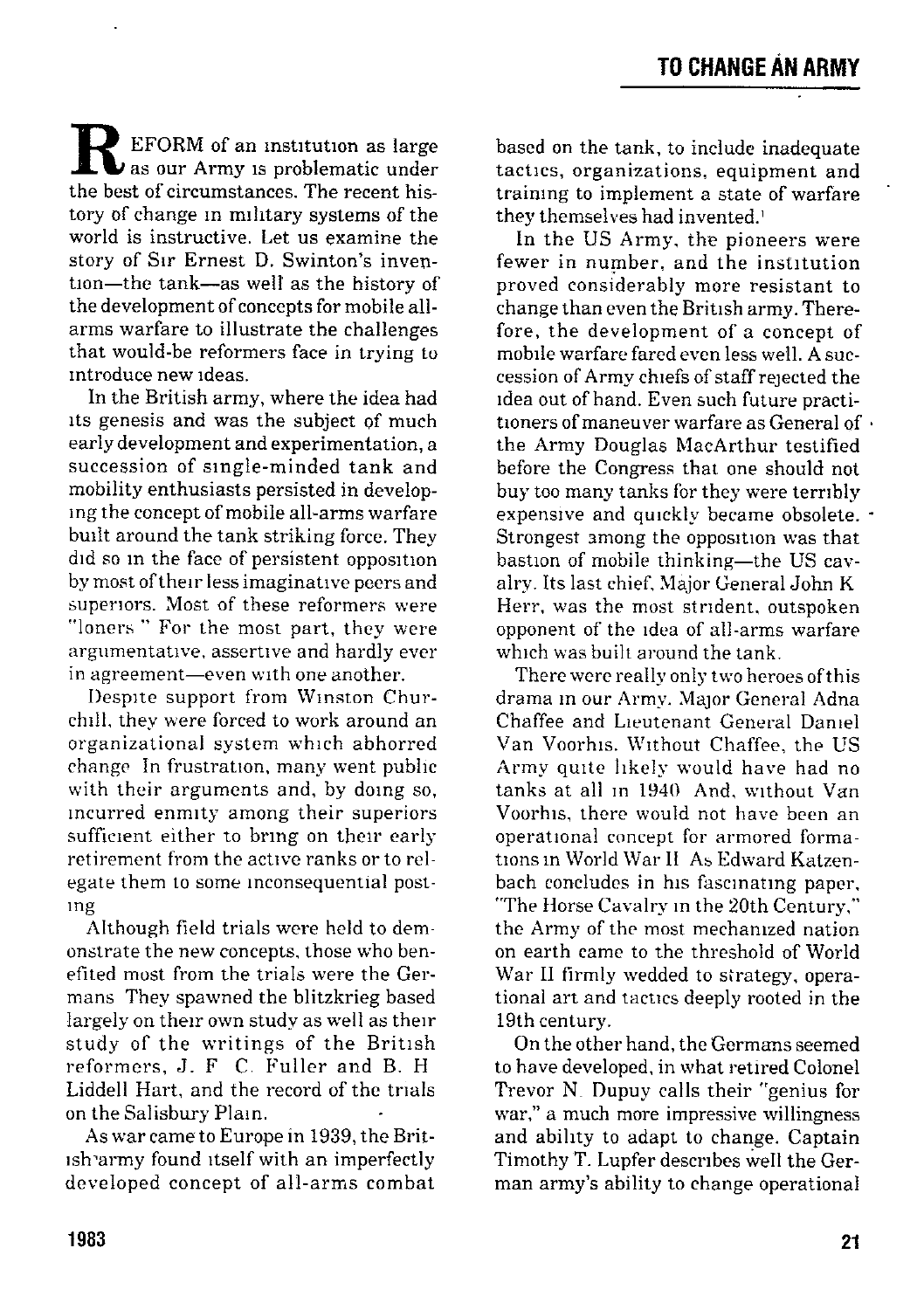*s* **Swint** 

concepts and tactical schemes in a matter of months in World War 1.2

Heinz Guderian, reading reports of the armored force trials on the Salisbury Plain, demonstrated the concept with a small force for Adolf Hitler at Kummersdorf in 1934<sup>3</sup> Kenneth Macksey describes well how the German tank pioneers seized on and matured the preliminary British work on all-arms warfare built around the tank.

With Hitler's blesslng of the concept, Guderian, in 18 short months, produced an all-arms panzer division. The division operated within a fairly well-spelled-out doctrinal framework. It included the strategy for mobile warfare; a general opera. tional scheme for how the larger forces would fight; and the organization, tactics and at least a preliminary array of the type of equipment needed to bring the concept from theory to reality. In his new book, *The German Army, 193345,* Albert Seaton describes the German army's remarkable ability to adapt to change in those very turbulent years.

How did they do it? How were the Germans different from the British or the Americans? Several facts stand out which frame the answer and outline a set of requirements necessary to effect change.

First, the Germans had a general staff element whose primary function was to examme the need for change and, when change was decided on, to draw up the net- ' essary programs to make it happen. True, this capability became diffused as Hitler fragmented his army command into the *OKW* (Armed Forces High Command) and the OKH (Army High Command), an overshadowed army headquarters. Indeed,



some of the bitter antagonisms that arose between those two organizations in World War II survived until recently even in the *Bundeswehr.* Nonetheless, for the critical developmental years, there existed an Institutionalized framework for examin - " ing the need for changing doctrine—strategy, operational art, tactics, describing the equipment, organizational training and other changes needed; and producing the Impetus for change through the office of the *inspekteur*.

Second, the German mavericks were all products of the enormously demanding and rigorous officer selection and training system characteristic of the German army to this day. Mavericks they may have been, but all had been taught to think logically about tough problems. They were all taught in the same way, in the same schools. Compelling loglc to one *waa,* therefore, equally compelling to all This made arriving at a consensus much easier. And change simply cannot be effected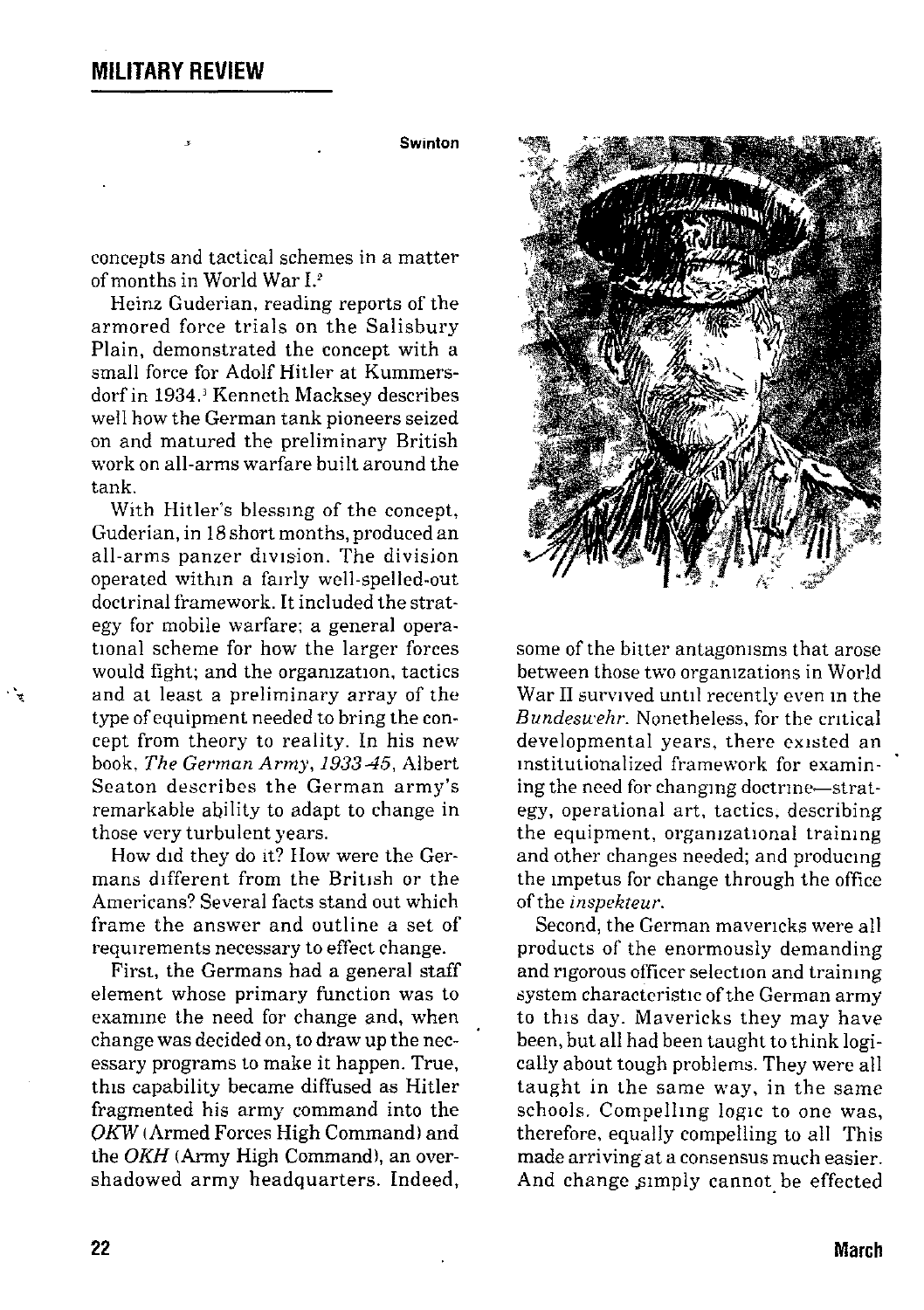

without a consensus by some means

Third, the principal instigators of reform remained for years in positions related to implementation of the changes they espoused For example, follow Guderian through the evolution of the blitzkrieg in Macksey's book on Guderian \* Change was further facilitated because the senior leadership, to include most importantly Hitler himself, was quick to seize on the strategic advantages Germany could gain over its potential foes by changing the basic ingredients of its military system.

Finally, trials had been conducted--by the Germans in Russia, by the British on the Salısbury Plain and by the Germans and the Russians in the Spanish Civil War And these closely observed lessons were fed back into the system for the further refinement of their mobile striking forces. Recounting, then, we have a set of generalized requirements for effecting change.

**Liddell Hart** 

• There must be an institution or mechanism to identify the need for change, to draw up parameters for change and to describe clearly what is to be done and how that differs from what has been done hefore.

• The educational background of the principal staff and command personalities. responsible for change must be sufficiently rigorous, demanding and relevant to bring a common cultural bias to the solution of problems.

**• There must be a spokesman for** change. The spokesman can be a person. one of the mavericks: an institution such as a staff college; or a staff agency.

• Whoever or whatever it may be, the spokesman must build a consensus that will give the new ideas, and the need to adopt them, a wider audience of converts and believers

• There must be continuity among the architects of change so that consistency of effort is brought to bear on the process.

• Someone at or near the top of the institution must be willing to hear out arguments for change, agree to the need, embrace the new operational concepts and become at least a supporter, if not a champion, of the cause for change.

• Changes proposed must be subjected to trials. Their relevance must be convincingly demonstrated to a wide audience by experiment and experience, and necessary modifications must be made as a result of such trial outcomes.

This framework is necessary to bring to bear clearly focused intellectual activity in the matter of any change, whether in concepts for fighting, equipment, training or manning the force. Such a framework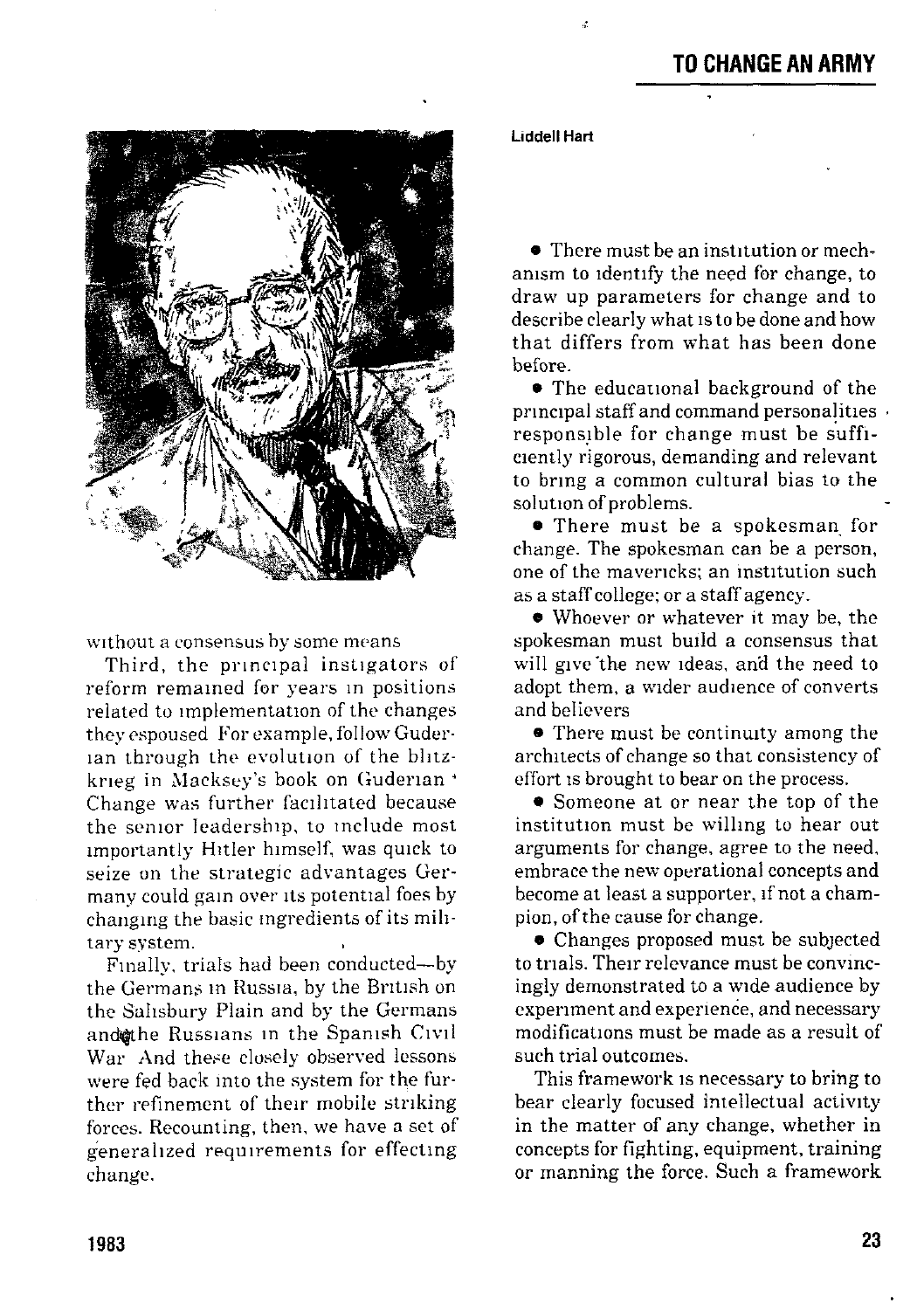**Chaffee**

was recently institutionalized in the US Army Let us briefly describe how this came about

The Army reorganization of 1973 was aimed, in part at least, at the institutional side of the problem we are examining. In those years, the Army needed many changes Some were purely managerial, reflecting our apprehension of a lot of structure and too little manpower More Importantly, however, tbe Army realized It needed to change its concepts of warfighting It addressed the strategic problems of fighting outnumbered and winning, tbe matter of the operations of larger units, which units perforce would be fewer in number; and the revision of tactics, organizations, equipment and training to bring the Army out of the Vietnam trauma and to make it an effective fighting force in the last quarter of this century

The Army found itself confronted by principle antagonists, who were almost always sure to outnumber it, and by a growing militarization and modernization of conflict in the Third World The Soviets, impelled by their obsession with numbers, were obviously In possession of a maturing operational concept embracing mass, momentum and continuous land combat in a nuclear, chemical or conventional environment. Convinced by the realities of our then and Impending resource constraints, we could not afford a Ilke concept We set about to look for ways to win even though fighting outnumbered. This was a crucial first step. (Russell F. Weigley might argue that that was more of a radical departure from our antecedents than others might agree. )

However, some analysts suggested his-



tory clearly endorsed the Idea, and the 1973 Arab-Israeli War provided a fortuitous field trial of useful concepts. The lessons drawn from this conflict, as well as other analytical study, led to the Army's . conclusion about the requisite strategy, operational concepts, tactics, organizations. equipment and trammg. The outcome of this intellectual activity and theoretical study was set forth in what became the 1976 edition of Field Manual (FM) 100-5, *Opcrattons* Its primary emphasis, at least as viewed by its critics, was on an operational concept the Army called the "active defense."

However well or not so well that work may have been done, it met with considerable criticism from within the Army and without. Some of this simply reflected institutional resistance to the notion of change. Some of the criticism, however, reflected unresolved intellectual and theoretical concerns. But the experience dem-

े स्<br>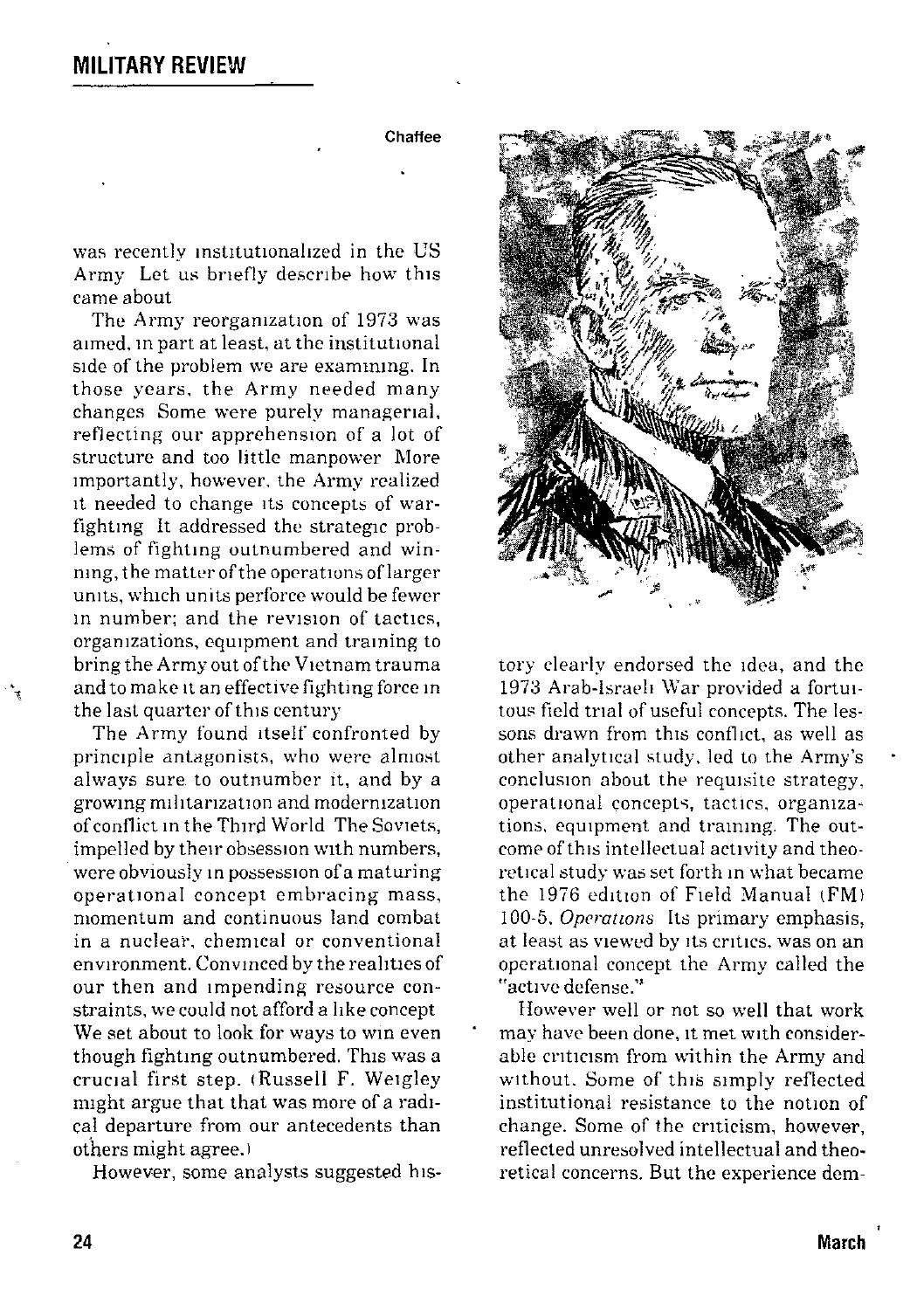

onstrated that all too little consensus bulldmg had been done and that the concepts set forth in the 1976 edition of FM  $100-5$  needed additional maturing. The results of that realization were several. fold.

First, the Army re-examined and revised its principles of war and published them in a new book, FM 100-1, *The Army* An early criticism of the 1976 edition of FM 100-5 was that It was not firmly founded on enduring principles and did not even recount our principles of war. This new book began to build that theoretical foundation The principles of war, as set forth in FM 100-1, spell out fundamental principles on which we must base our military strategy, operations and tactics in order to be successful today and to meet tomorrow's needs.

While that development was under way, the Army's operational concepts evolved through a succession of changes known as

## Guderian<sup>n</sup>

tbe Corps Battle, the Central Battle, the Integrated Battle, the Extended Battle, and, finally, the AirLand Battle.

One lesson of that experience was that we had Imperfectly designed the institutional framework to accomplish change. In 1973, the US Army Training and Doctrine Command (TRADOC) absorbed the old US Army Combat Developments Command. There were several good reasons for that amalgamation—some related to resources and others related to perceived shortcomings with the output of that command. In any event, while strong on equipment development and organizational matters, tbe new combat developments directorate of the TRADOC staff was weak on conceptual work. Therefore, the bulk of the concept work reflected m the 1976 edltlon of FM 100-5 was done by a handful of people, none of whom was assigned to the combat development staff at TRADOC Ileadquarters Itself or in the schools.

The realization of this omission m our original concept of how TRADOC was to do its business caused us to create a principal doctrinal development staff element at TRADOC—a deputy chief of staff for doctrine This officer was responsible for identifying the need for change and for describing the conceptual framework of the change itself. Without that orderly process at the beginning and without one agency directly responsible for it, the need for change would always be ill-defined, and the conceptual direction of change would be cloudy at best.

Now, back to the beginning. The posti973 reforms were presented to then Chief of Staff of the Army General Creighton W. Abrams. He made many amendments but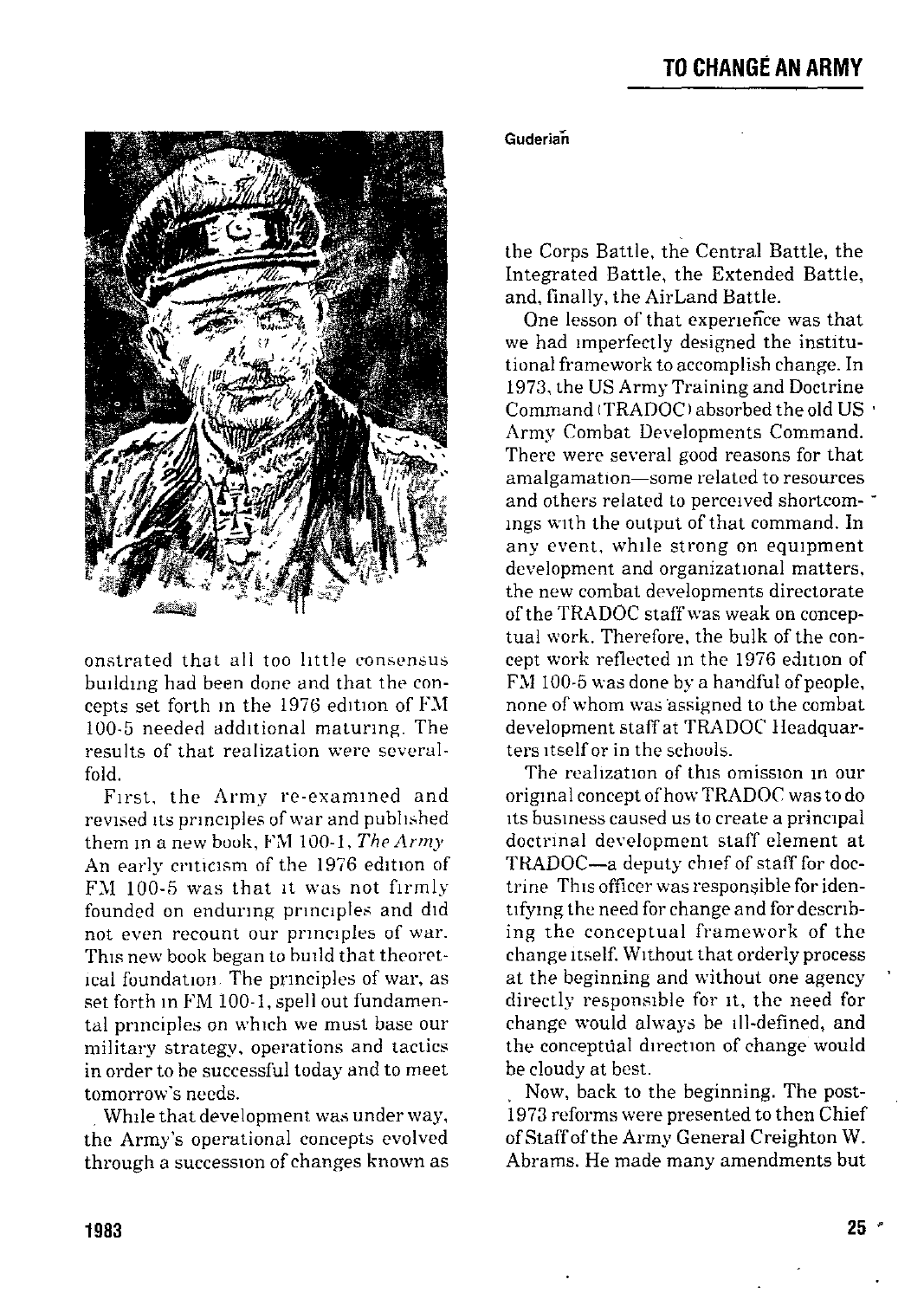supported the general direction of the changes After Abrams' untimely death In 1974, General Frederick C Weyand gave his support That support from the top has continued with both of their successors, General Bernard W. Rogers and General Edward C. Meyer

The reformers then set about designing tactics. organizations, equipment and training systems to support the new concept. This resulted In, among other things, the division restructuring study and field trials of resulting organizations and tactics at Fort Hood, Texas Because the concept was not yet mature, and because, in the trials, an attempt was made to measure performance differentials at the margin with an instrumentation system and a test scheme not adequate to that degree of precision, the trial outcomes were much too ambguous to gain widespread acceptance.

At this point, it was apparent that the reformers had to begin anew. It became apparent that considerable internal consensus building would be necessary as organizational development proceeded SO, for two and one-half years, school commandants, representatives of the Army staff, major command, supporting organizations and other services were gathered at frequent intervals, and what we now know as Division 86 was hammered out at Fort Leavenworth, Kansas,

Consensus building in the Army was difficult for several reasons. In the process of bringing about change, there must first be a conceptual notion of what must be done to fight successfully in the battle environments of today and tomorrow That conceptual thinking can only result from close, detailed and reflective study of a wide spectrum of technology, threat, history, world setting and trends. That kind of thinking can only be done by imaginative people who have trained themselves or have been trained to think logically about tough problems. That kind of intellectual development is one of the most Important functions of our Army school systems. especially at the staff college level.

It is perhaps here that we have not yet fully equipped ourselves with the requisite means to achieve change, The US Army lacked that great strength of the German system—the intellectual prowess and staff brilliance of its general staff officer corps. US Army officers lacked the cultural commonality that was brought to bear through the process of the German General Staff system, and that was the most Impressive, lf not the most effective, catalyst in making it possible for them to change quickly—even under the pressures of wartime

Even though our Army has begun working on this dimension of the problem at the US Army Command and General Staff College (USACGSC), in both the long course and the course now styled as CAS' [Combined Arm> and Services Staff School), some years will be required before the results of this effort bear fruit. The question has been raised as to whether w{, should consider a second year at Fort Leavenworth for selected officers to learn more about how we should prepare and plan for war and to hone the military judgment necessary to fight and win.

The USACGSC was a two-year course from 1929 to 1936 during which time some of our most brilliant staff officers and commanders in World War II were produced. The need to train more officers more quickly caused us to reduce the course to one year Since then, subject matter related to fighting has been reduced to fill the many demands of our increasingly complex world environment. The time to logically think through tough military problems and to develop logical thought